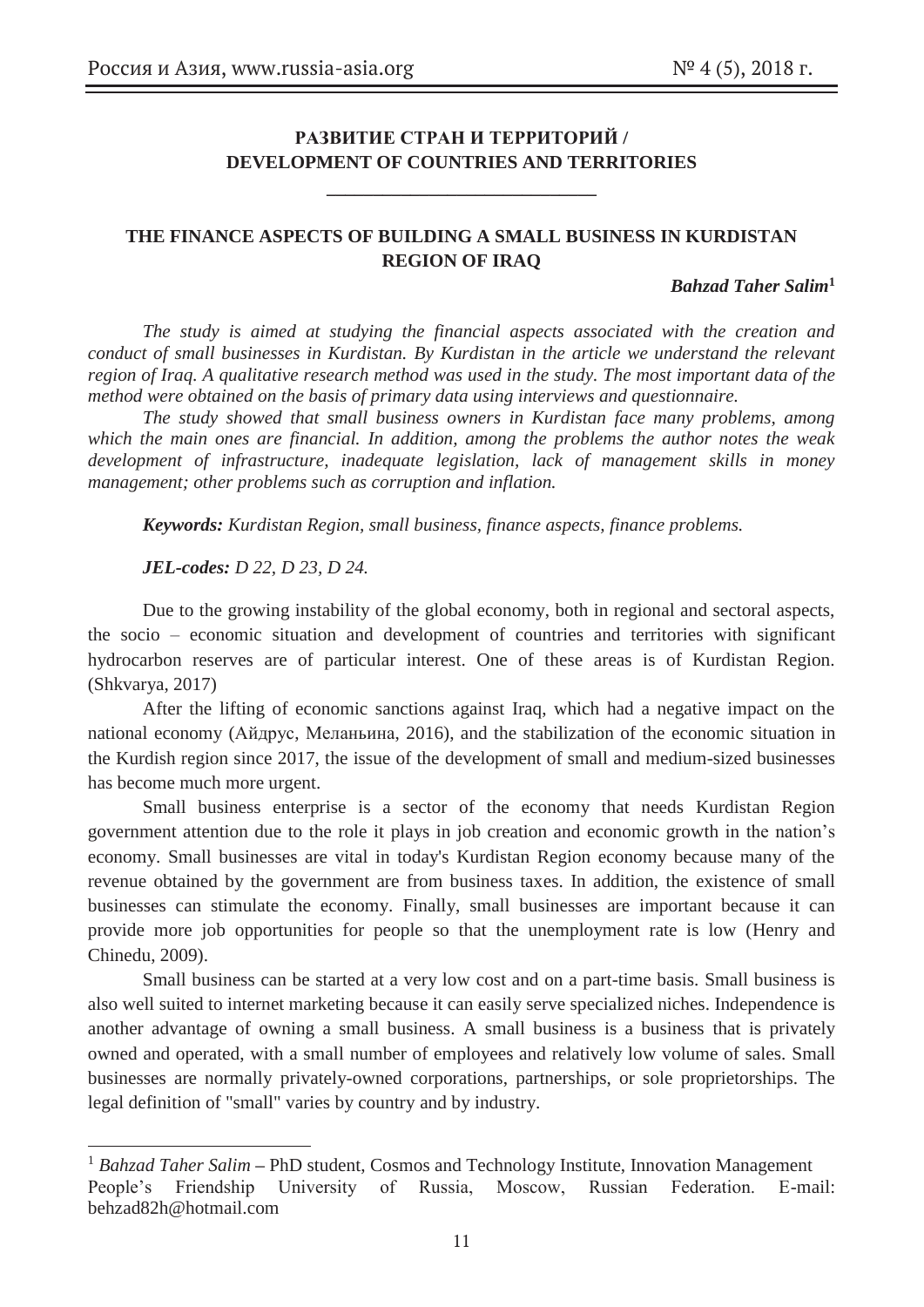In sum, according to Ford (2004) small business enterprises create most employment, provide a greater degree of economic stability and very often contribute the lion's share of GDP in industrialized economy.

In Kurdistan Region there is no a specific definition of small business companies about number of employees or turnover the only thing that is considerable is the type of organization and extent of capital and until now because of internal problems of region and country there is no constraints for separate between companies related their capacity. A major characteristic of Kurdistan's SMEs relates to ownership structure or base, which largely revolves around a key man or family. Hence, a preponderance of the SMEs is either sole proprietorships or partnerships. Even where the registration status is thus that of a limited liability company, the true ownership structure is that of a one-man, family or partnership business. (Ahmad, 2011)

The research method applied in this study is qualitative and data was sourced by primary and secondary data. The study focused on the problems of financing facing small business enterprises in Kurdistan Region.

According to Small Business Administration (SBA) program Office: There are five important questions when determining money need, your ability to offer a detailed, credible business plan is of prime importance when seeking a loan. Your finance proposal should be succinct and focus on the following key questions:

How much do you want?

How long do you want the money for?

What are you going to do with the money?

How are you going to repay the money?

What are the alternative sources of repayment in the event of something going wrong?

So, when it is time for you to take small business finance, you have to know how to calculate your needs.

When we asked these questions to Kurdish small business their answers were that they calculate the amount of money they need, but in a way that it's not a true and academic way to determine their needs, they cannot understand for what long they need the money. An important part of growth is the budget, or the allocation of funds to those activities that will bring about growth. There is a fine line between not having enough money and having too much money. The disadvantages of borrowing too much are (1) the increased interest costs and (2) exceeding equity limitations. The disadvantage of not borrowing enough is getting halfway through a project and discovering there are not enough funds available to complete it. The problem usually associated with expansion is underestimating costs. But when we asked this question to Kurdish companies all of them said that they determined their need but in a routine way without any budget and accounting statements, also when we asked about some expenses when starting business they don't had information about them that is very important before launching a business to do that some of this operations are: Research and development costs, Business Plan Preparation, Cost of Web Site creation, unanticipated costs, Licenses and Permits and other costs that they don't take into consideration these expenses that will cause lake of enough cash and failure of the business at first time.

On the basis of the analysis of data collected during the interview, the major problem found to have been facing small business enterprises during start up time and growth period in Kurdistan is finance. Lack of finance has been a very serious setback to small business starting from setting – up to the growth of the business. The small business owners' source for funds mostly by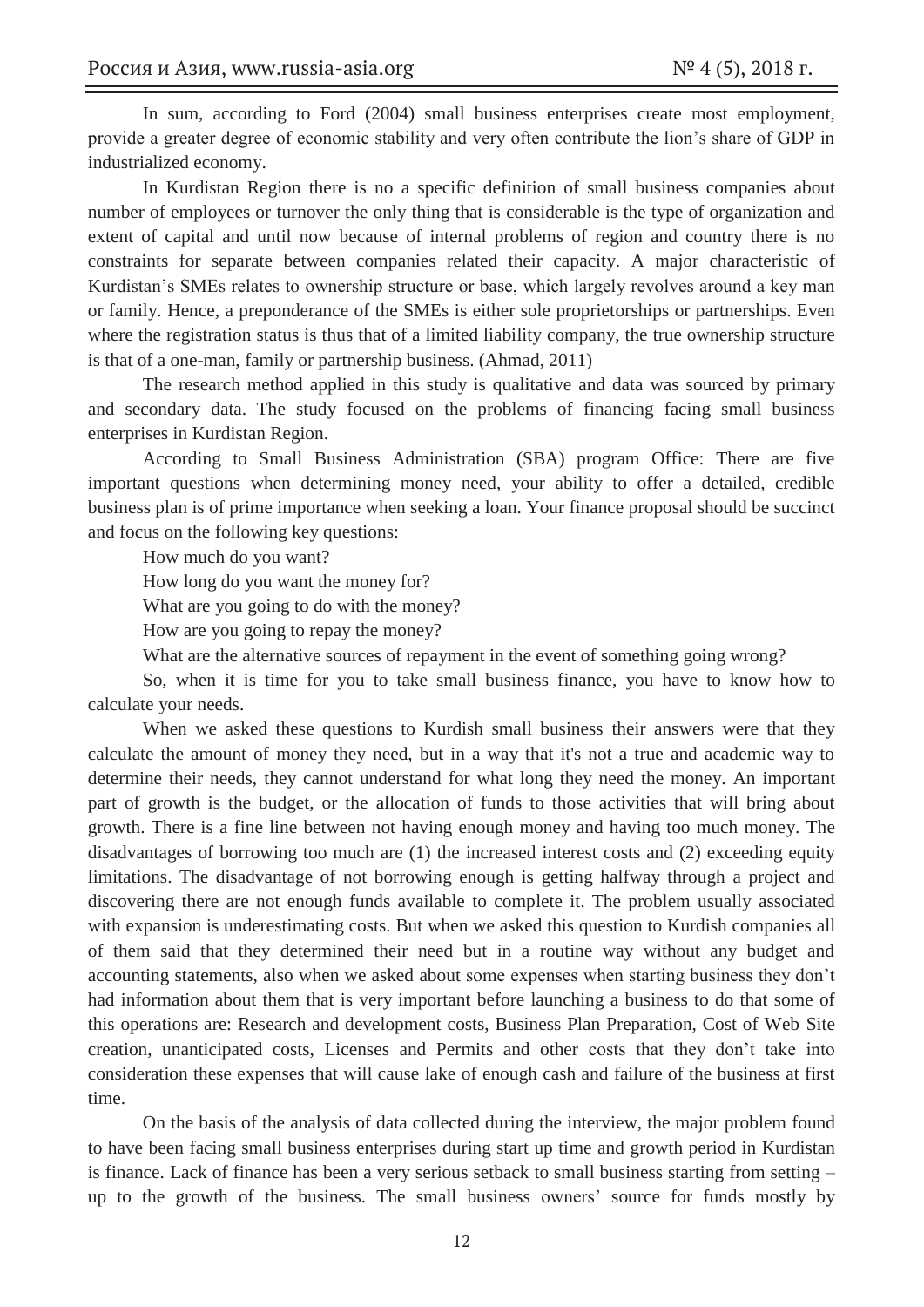themselves, from relatives and friends or by going into partnership hence borrowing money from banks or other financial institutions has been a difficult or if not impossible task due to high cost of borrowings. These small business owners are mostly asked to provide collaterals by banks before borrowing money which is hardly at their disposal and the burden of high interest rate from these banks are unbearable.

The most common mistake business owners make is not keeping personal and business funds separate.

There are some reasons why it is not a good idea to mix business and personal funds:

• It doesn't look professional: If you are dealing with a vendor or customer and you pull out your personal checkbook or credit card to pay a business expense, you are giving the impression that you are not a real business owner.

• Clear deductions and income: If you want to be able to claim expenses as deductions, you must be able to show that these deductions were for business purposes. Capture business expenses in your business account to make it easier to claim those deductions.

If you put money in the business in the form of property or cash, clearly designate how the money is to be considered – as a loan or as an owner investment. You can choose either a loan or an investment, but make sure the paperwork is complete and that it is easy to see how the transaction is considered on the books of the business.

According to the responses from Sherko Engineering Group about having information related accounting and using of accounting standards they don't have any accountant in the company to set the accounting principles and make statements of daily, monthly, and yearly. Also, the owners and managers of small business in Kurdistan have more negative opinion about use of accounting standards and they believe that with or without these standards they can maximize their profit and these standards cannot affect their profit, they never use them. They don't have knowledge about accounting standards that is useful for success of every company.

To solve these and other problems, owners of small companies usually want to get some knowledge in the field of accounting.

The practice of small business in Kurdistan shows that there are several problems in this area. Lack of sourcing funds from financial institutions is regarded as the major problem facing small businesses in Kurdistan Region. It baffles these small business managers even at this stage where most developed countries have continued to make the accessibility of funds for small business enterprises theirs have been different.

Recently there have been some developmental projects by some local government administrators. These projects include the building of shops but in a high cost rates for business minded people that everyone cannot buy or rent, a hard and few loan packages for micro business managers and mass transits for transportations at somewhat low or high prices. For this reason, in Kurdistan small businesses uses their buildings for business but they do not write it as rent expenses, they know and say that these are expenses that we don't pay it and they do not use financial statements to write them thus financially their income or expenses are not considerably precise.

Kurdish government has been making serious improvement yearly in their regulations concerning business as a whole and Kurdish small business, the government made the law on tax especially in the areas of products in such a way that when adhere to is favorable to business. As the result Kurdish small business has the potential to achieve accelerated economic development and growth.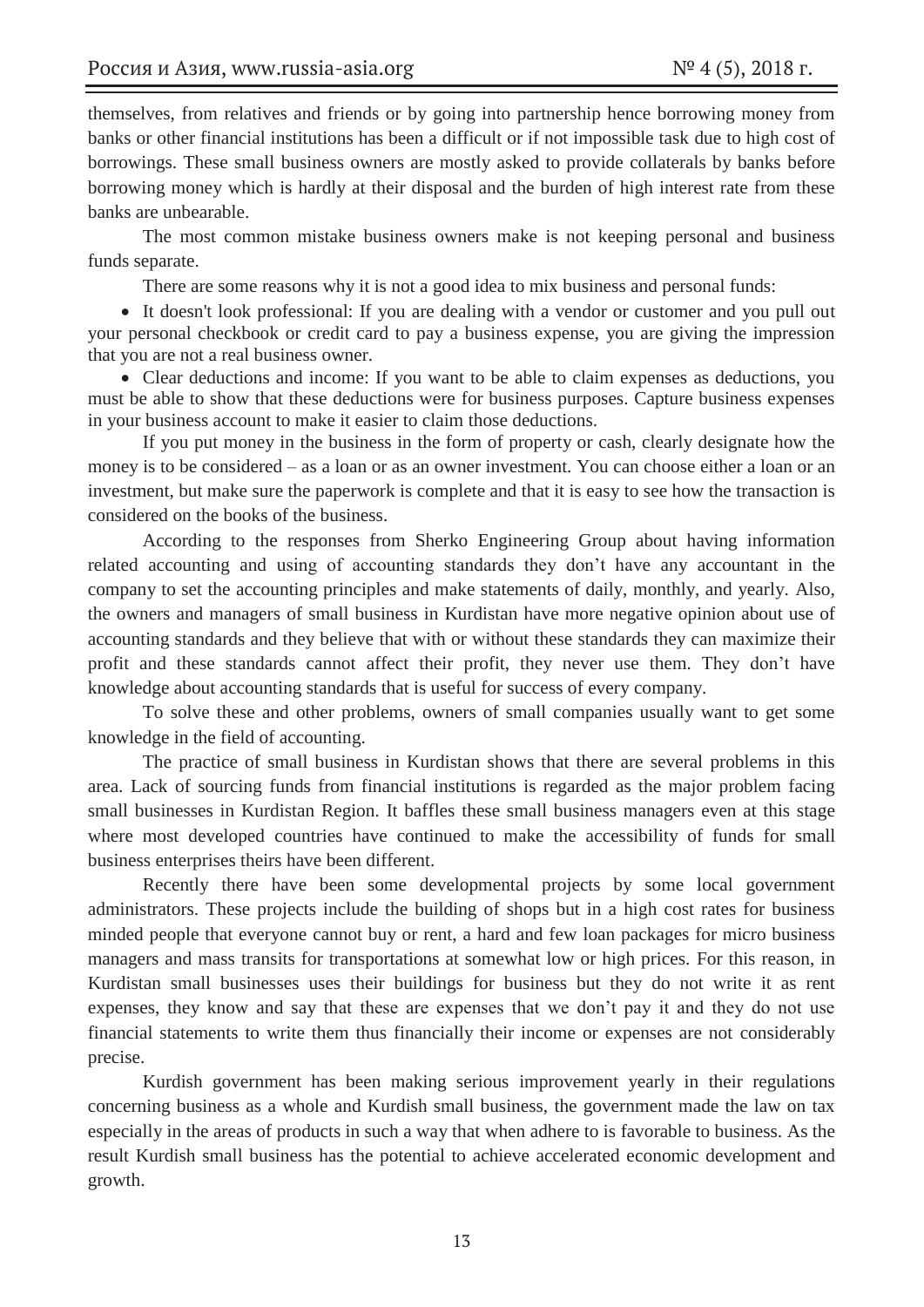We noted that though government has at various times provided some measures for the improvement of small business enterprises in Kurdistan Region but all have been abortive due to inadequate legislation. For a proper promotion of the development of small business enterprises, there is need for a well-articulated plans or programs by the government.

There is lack of proper regulation in terms of borrowing funds from the banks by small business owners; lack of focus in formulation and implementation of policies, and tax laws are not favorable to this group of business enterprises as the Swedish business owners continued to have less problems in respect to this.

Inflation was also observed as one of the problems facing small business enterprises in Kurdistan. The result of continues inflation in Kurdistan markets have more effects on small businesses than the large enterprises.

In sum, small business enterprises are seen as an important sector of a nation's economy which should be adequately given attention. There is need for the developing countries to emulate from the developed countries in ways of giving credible support measures in developing small business enterprises within its economy due to their impacts on economy. This can be achieved by creating enabling environments such as providing easy access to funds, good legislation, infrastructure etc.

Most Kurdish people may be employed by micro or small-scale businesses but most GDP is generated by the large-scale export orientated extraction and agricultural companies. Therefore, small business enterprises in Kurdistan require an urgent attention from the government in tackling their problems in order to survive, grow and develop.

#### **References**

1. Шкваря Л.В. (2017). Иракский Курдистан: нефть, газ и развитие // Россия и Азия. №1. URL: http://russia-asia.org/file/2017/12/03-Shkvarya.pdf [Shkvarya L.V. (2017). Iraqi Kurdistan: oil, gas and development // Russia and Asia. No. 1] (In Rus.)

2. Айдрус И.А.З., Меланьина М.В. (2016). Экономические санкции в условиях глобализации: проблемы теории и современная практика Ирака // Азия: вектор развития внешнеэкономического сотрудничества с Россией в условиях санкций. Ежегодник - 2016. Под редакцией Л.В. Шкваря. М. С. 48-76. [Aidrous I.A.Z, Melanina M.V. (2016). Economic sanctions in the context of globalization: problems of theory and practice of modern Iraq / In the book: Asia: the vector of development of foreign economic cooperation with Russia in terms of sanctions. Yearbook 2016. Edited by L.V. Shkvarya. Moscow. pp. 48-76] (In Rus.)

3. Ford N. (2004). Credits to flow to small businesses // African Business (300). pp.60-61.

4. Henry E., Chinedu Ch. (2009). Small business problems in Nigeria a comparison with Sweden, school of management, Blenking institute of technology, fall 2009.

5. Ahmad A. (2011). Small business in Iraq. URL: www.ahewar.org.